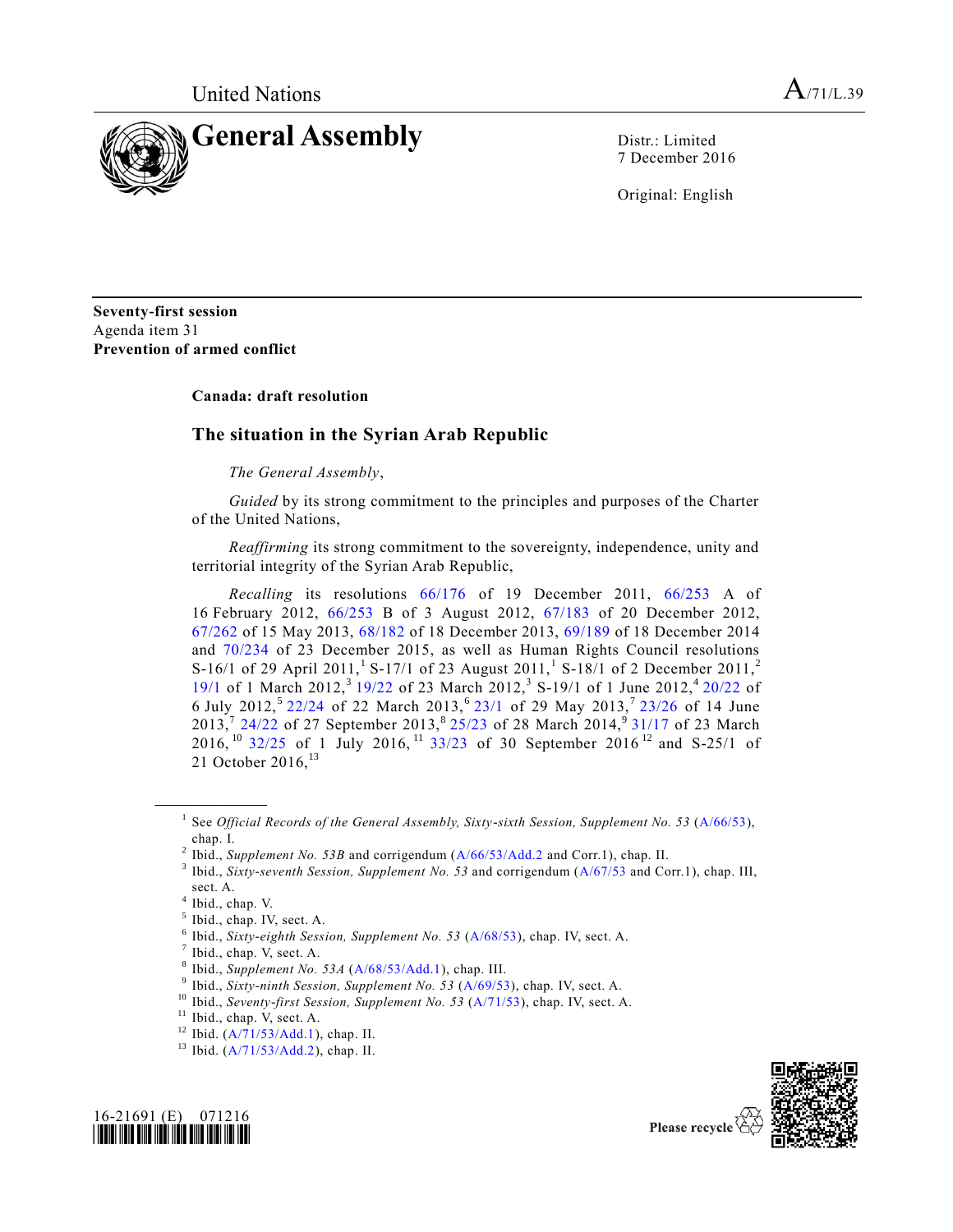*Recalling also* Security Council resolutions [2042 \(2012\)](http://undocs.org/S/RES/2042(2012)) of 14 April 2012, [2043 \(2012\)](http://undocs.org/S/RES/2043(2012)) of 21 April 2012, [2118 \(2013\)](http://undocs.org/S/RES/2118(2013)) of 27 September 2013, [2139 \(2014\)](http://undocs.org/S/RES/2139(2014)) of 22 February 2014, [2165 \(2014\)](http://undocs.org/S/RES/2165(2014)) of 14 July 2014, [2175 \(2014\)](http://undocs.org/S/RES/2175(2014)) of 29 August 2014, [2191 \(2014\)](http://undocs.org/S/RES/2191(2014)) of 17 December 2014, [2209 \(2015\)](http://undocs.org/S/RES/2209(2015)) of 6 March 2015, [2235 \(2015\)](http://undocs.org/S/RES/2235(2015)) of 7 August 2015, [2254 \(2015\)](http://undocs.org/S/RES/2254(2015)) of 18 December 2015, [2258 \(2015\)](http://undocs.org/S/RES/2258(2015)) of 22 December 2015, [2268 \(2016\)](http://undocs.org/S/RES/2268(2016)) of 26 February 2016, [2286 \(2016\)](http://undocs.org/S/RES/2286(2016)) of 3 May 2016 and [2314](http://undocs.org/S/RES/2314(2016))  [\(2016\)](http://undocs.org/S/RES/2314(2016)) of 31 October 2016, and expressing outrage that these resolutions have not been fully implemented,

*Recalling* that, amid expressions of popular discontent over restrictions on the enjoyment of civil, political, economic and social rights, civilian protests erupted in Dar'a in March 2011, and noting that the excessive and violent oppression of civilian protests by the Syrian authorities, which later escalated to the direct shelling of civilian population areas, fuelled the escalation of armed violence and extremist groups, including so-called Islamic State in Iraq and the Levant (also known as Da'esh),

*Expressing outrage* at the escalation of violence in the Syrian Arab Republic, in particular in Aleppo, and the extensive and persistent violations of international humanitarian law and violations and abuses of international human rights law, including those involving the indiscriminate killing and deliberate targeting of civilians and civilian infrastructure, notably through shelling and aerial bombardment, the use of chemical weapons, as concluded by the Joint Investigative Mechanism, and other prohibited weapons, and the use of siege and starvation of civilians as a method of warfare, which have caused profound suffering and loss of life, have created conditions conducive to the rise and spread of terrorism and violent extremism conducive to terrorism and have caused an exodus of Syrian refugees,

*Recalling* the primary responsibility of the Syrian Arab Republic to protect its population, and condemning the repeated disregard of the purpose and principles of the Charter, and violations of international humanitarian law and of international human rights law, throughout the conflict in the Syrian Arab Republic, and recalling also the need for all parties to the conflict to fully comply with their obligations under international law, in particular the Charter, international humanitarian law and international human rights law, and expressing deep concern at the lack of compliance with these obligations,

*Expressing alarm* at the failure to implement relevant Security Council and General Assembly resolutions and the continued disregard for international humanitarian law and international human rights law, and expressing alarm that the responsibility of the Security Council to ensure prompt and effective action has not been further discharged with regard to the Syrian Arab Republic,

*Expressing grave concern* at the continued deterioration of the devastating humanitarian situation in the Syrian Arab Republic and the fact that more than 13.5 million people are now in need of humanitarian assistance in the Syrian Arab Republic, expressing grave concern at the increasing number of refugees and internally displaced persons caused by the conflict in the Syrian Arab Republic, including the nearly 6.3 million people who are internally displaced, in addition to the half million Palestinian refugees in the Syrian Arab Republic, expressing the gravest concern at the destabilizing effect of the crisis on the region, underlining the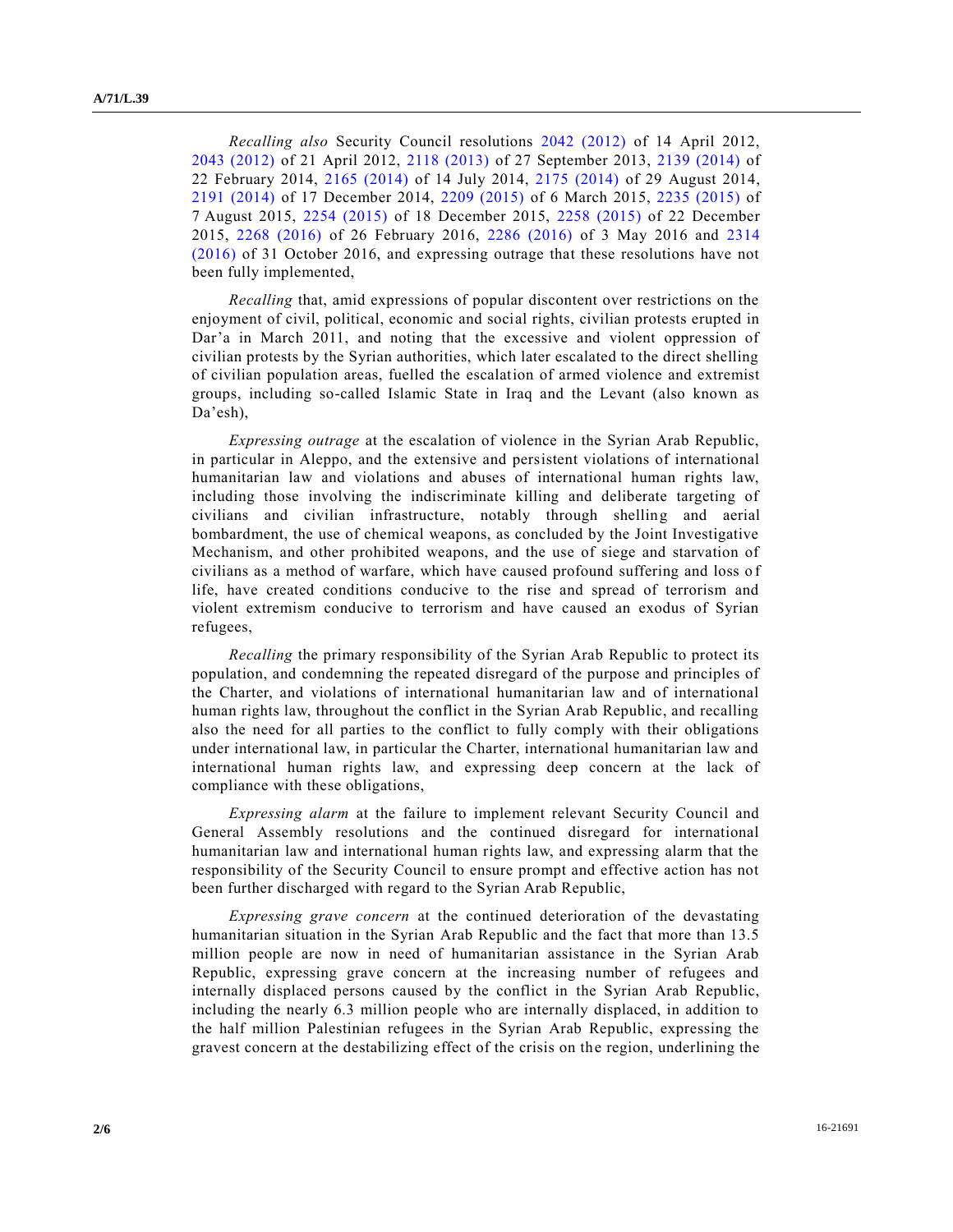extreme urgency of finding a political solution, and reiterating its appreciation for the significant and admirable efforts that have been made by the countries of the region, notably, Egypt, Iraq, Jordan, Lebanon and Turkey, to accommodate the more than 4.8 million registered refugees who have fled the Syrian Arab Republic as a result of the ongoing violence,

*Expressing grave concern also* at the dire situation of the civilian population, in particular of the 974,080 people trapped in besieged areas, as well as the dire situation of nearly 3.9 million people in hard-to-reach areas,

*Strongly condemning and deploring* all acts of violence, attacks and threats against the wounded and sick, medical personnel and humanitarian personnel exclusively engaged in medical duties, their means of transport, equipment and supplies, as well as hospitals and other medical facilities, and deploring the long term consequences of such attacks for the civilian population and the health-care system of the Syrian Arab Republic,

*Strongly alarmed* that attacks against schools, schoolchildren and teachers are commonplace, risking losing a generation as a result of the over 2 million out-ofschool children and adolescents and the one in three schools being damaged, destroyed or occupied,

*Deeply concerned* by the situation of vulnerable persons, including women and children, who are subjected to discrimination, sexual and gender-based violence, abduction, physical abuse, violation of their privacy and arbitrary arrest and detention, deploring all violations against children, including the recruitment and use of children, and condemning the use by the Syrian authorities and all other parties of enforced disappearances, extrajudicial, summary or arbitrary executions and torture,

*Recalling* the report of the Independent International Commission of Inquiry on the Syrian Arab Republic of 11 August 2016, <sup>14</sup> which reiterated key recommendations calling for all parties to, inter alia, restore and revitalize the cessation of hostilities, minimize civilian casualties and end indiscriminate attacks, allow rapid, safe, sustained, unhindered and unconditional access for humanitarian aid and end all sieges immediately,

*Deeply concerned* by the presence of terrorist organizations in the Syrian Arab Republic and the spread of violent extremism conducive to terrorism, strongly condemning all terrorist attacks, abuses of human rights and violations of international humanitarian law carried out by so-called Islamic State in Iraq and the Levant (Da'esh), Al-Nusrah Front and all other individuals, groups, undertakings and entities associated with Al-Qaida or Islamic State in Iraq and the Levant (Da'esh), and other terrorist groups, as designated by the Security Council, and reiterating the call on all parties to commit to putting an end to terrorist acts perpetrated by such organizations and individuals, while reaffirming that terrorism in all its forms constitutes one of the most serious threats to international peace and security and that any acts of terrorism are unjustifiable, regardless of their motivation, wherever, whenever and by whomsoever committed,

**\_\_\_\_\_\_\_\_\_\_\_\_\_\_\_\_\_\_**

<sup>14</sup> [A/HRC/33/55.](http://undocs.org/A/HRC/33/55)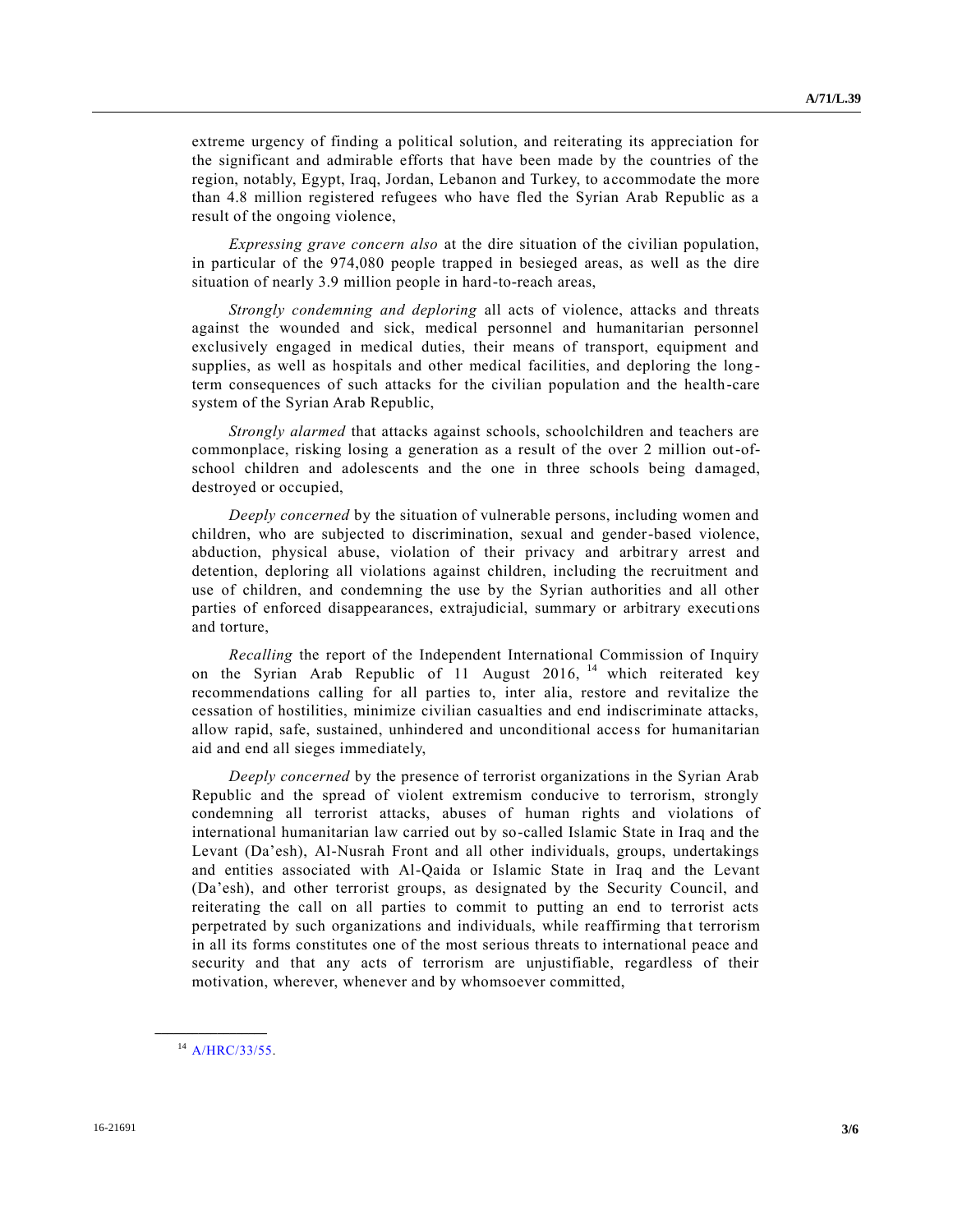*Recalling* the importance of the principles of distinction and proportionality, which, inter alia, refer to the obligation under international humanitarian law to distinguish between civilian populations and combatants, the prohibition against indiscriminate attacks, and the obligation to do everything feasible to verify that the objects to be attacked are neither civilians nor civilian objects and are not subject to special protection, and recalling further the obligation to take all other feasible precautions with a view to avoiding, and in any event minimizing, harm to civilians and civilian objects, including schools, water, medical facilities as such and all other objects indispensable to the survival of the civilian population,

*Deeply disturbed* by the continued denial of access to urgently needed humanitarian relief, particularly the denial of authorization by the Syrian regime, and the persistent lack of security and lack of freedom of movement and the presence of any other conditions that impede the delivery of humanitarian assistance and supplies, as assessed and provided by the United Nations, its implementing partners and all other humanitarian actors, to destinations within the Syrian Arab Republic, including to besieged and hard-to-reach areas, and stressing the need to strengthen a gender perspective in all humanitarian efforts,

*Recalling* that all Syrian parties to the conflict shall enable the immediate and unhindered delivery of humanitarian assistance, and stressing that the arbitrary denial of humanitarian access, depriving civilians of objects and assistance indispensable to their survival, including wilfully impeding relief supplies such as food aid and lifesaving medical supplies, and the use of starvation as a method of warfare may constitute a war crime,

*Stressing* the need to end impunity for serious violations of international humanitarian law and for violations and abuses of international human rights law in the Syrian Arab Republic, some of which may constitute war crimes or crimes against humanity, and re-emphasizing the need for all those responsible to be held accountable,

*Emphasizing* that the humanitarian situation will continue to deteriorate further in the absence of a political solution, and reiterating that the only sustainable solution to the current crisis in the Syrian Arab Republic is through an inclusive and Syrian-led political process that meets the legitimate aspirations of the Syrian people,

*Reiterating its determination* to seek ways and means to protect the Syrian civilian population and persons hors de combat,

1. *Demands* an immediate and complete end to all attacks on civilians and civilian objects indispensable to the survival of the civilian population, as well as an immediate end to all sieges in the Syrian Arab Republic, including in Aleppo;

2. *Also demands* the immediate cessation of hostilities, as described in Security Council resolution [2268 \(2016\),](http://undocs.org/S/RES/2268(2016)) as well as rapid, safe, sustained, unhindered and unconditional humanitarian access throughout the Syrian Arab Republic for the United Nations and its specialized agencies, and all humanitarian actors;

3. *Further demands* that all parties to the Syrian conflict immediately comply with their obligations under applicable international law, including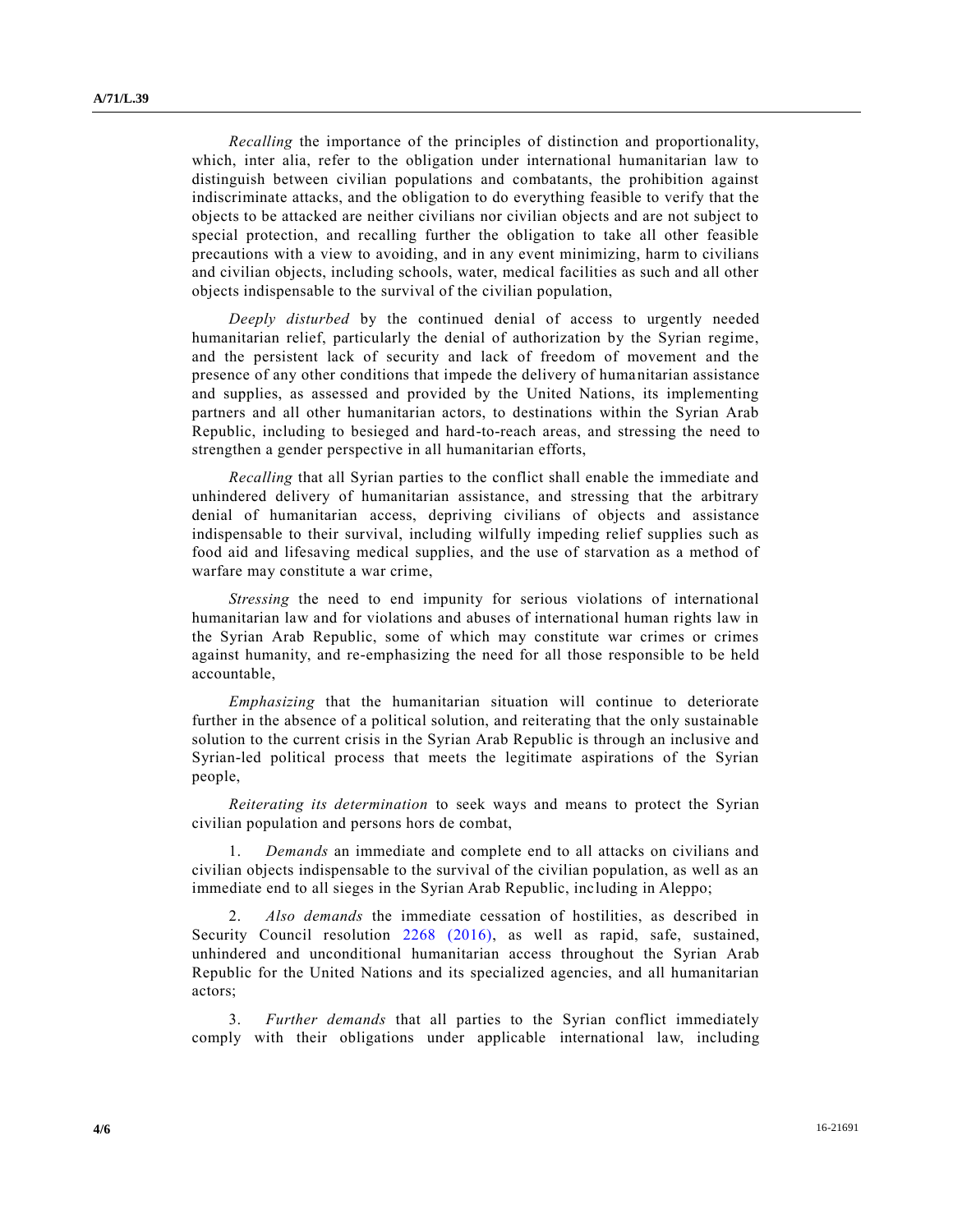international humanitarian law and international human rights law, including with respect to all besieged and hard-to-reach areas inside the Syrian Arab Republic;

4. *Demands* that all parties take all appropriate steps to protect civilians and persons hors de combat, including members of ethnic, religious and confessional communities, and stresses that, in this regard, the primary responsibility to protect its population lies with the Syrian authorities;

5. *Also demands* that all parties to the conflict fully and immediately implement all the provisions of Security Council resolutions [2139 \(2014\),](http://undocs.org/S/RES/2139(2014)) [2165](http://undocs.org/S/RES/2165(2014))  [\(2014\),](http://undocs.org/S/RES/2165(2014)) [2191 \(2014\),](http://undocs.org/S/RES/2191(2014)) [2199 \(2015\),](http://undocs.org/S/RES/2199(2015)) [2209 \(2015\),](http://undocs.org/S/RES/2209(2015)) [2254 \(2015\),](http://undocs.org/S/RES/2254(2015)) [2258 \(2015\),](http://undocs.org/S/RES/2258(2015)) [2268](http://undocs.org/S/RES/2268(2016))  [\(2016\)](http://undocs.org/S/RES/2268(2016)) and [2286 \(2016\);](http://undocs.org/S/RES/2286(2016))

6. *Highlights* its demand for the full and immediate implementation of Security Council resolution [2254 \(2015\),](http://undocs.org/S/RES/2254(2015)) which, inter alia, reiterates that the only sustainable solution to the current crisis in the Syrian Arab Republic is through an inclusive and Syrian-led political process that meets the legitimate aspirations of the Syrian people, with a view to full implementation of the Geneva communiqué of 30 June 2012, as endorsed by the Council in resolution [2118 \(2013\),](http://undocs.org/S/RES/2118(2013)) including through the establishment of an inclusive transitional governing body with full executive powers, which shall be formed on the basis of mutual consent while ensuring continuity of governmental institutions;

7. *Reaffirms* its support for a credible, inclusive and non-sectarian Syrianled political process, involving women and civil society, facilitated by the United Nations, requests the Secretary-General, through his good offices and the efforts of his Special Envoy for Syria, to resume the formal negotiations between representatives of the Syrian authorities and the opposition under the auspices of the United Nations, based on the Geneva communiqué of 30 June 2012 and relevant Security Council resolutions, with a view to a lasting political settlement of the crisis, as soon as possible, and urges the representatives of the Syrian authorities and the opposition to engage in good faith in these negotiations;

8. *Condemns* the reported forced displacements of the population in the Syrian Arab Republic and the alarming impact thereof on the demography of the country, and calls upon all parties concerned to cease immediately all activities related to these actions, including any activities that may constitute crimes against humanity;

9. *Emphasizes* the need to ensure accountability for crimes involving violations of international law, in particular of international humanitarian law and international human rights law, some of which may constitute war crimes or crimes against humanity, committed in the Syrian Arab Republic since March 2011, through appropriate, fair and independent investigations and prosecutions at the domestic or international level, and stresses the need to pursue practical steps towards this goal to ensure justice for all victims and contribute to the prevention of future violations;

10. *Urges* the Security Council to further exercise its responsibility for the maintenance of international peace and security by taking additional measures to address the crisis in the Syrian Arab Republic, in particular the devastating humanitarian crisis, and stresses in this regard Article 11 of the Charter of the United Nations;